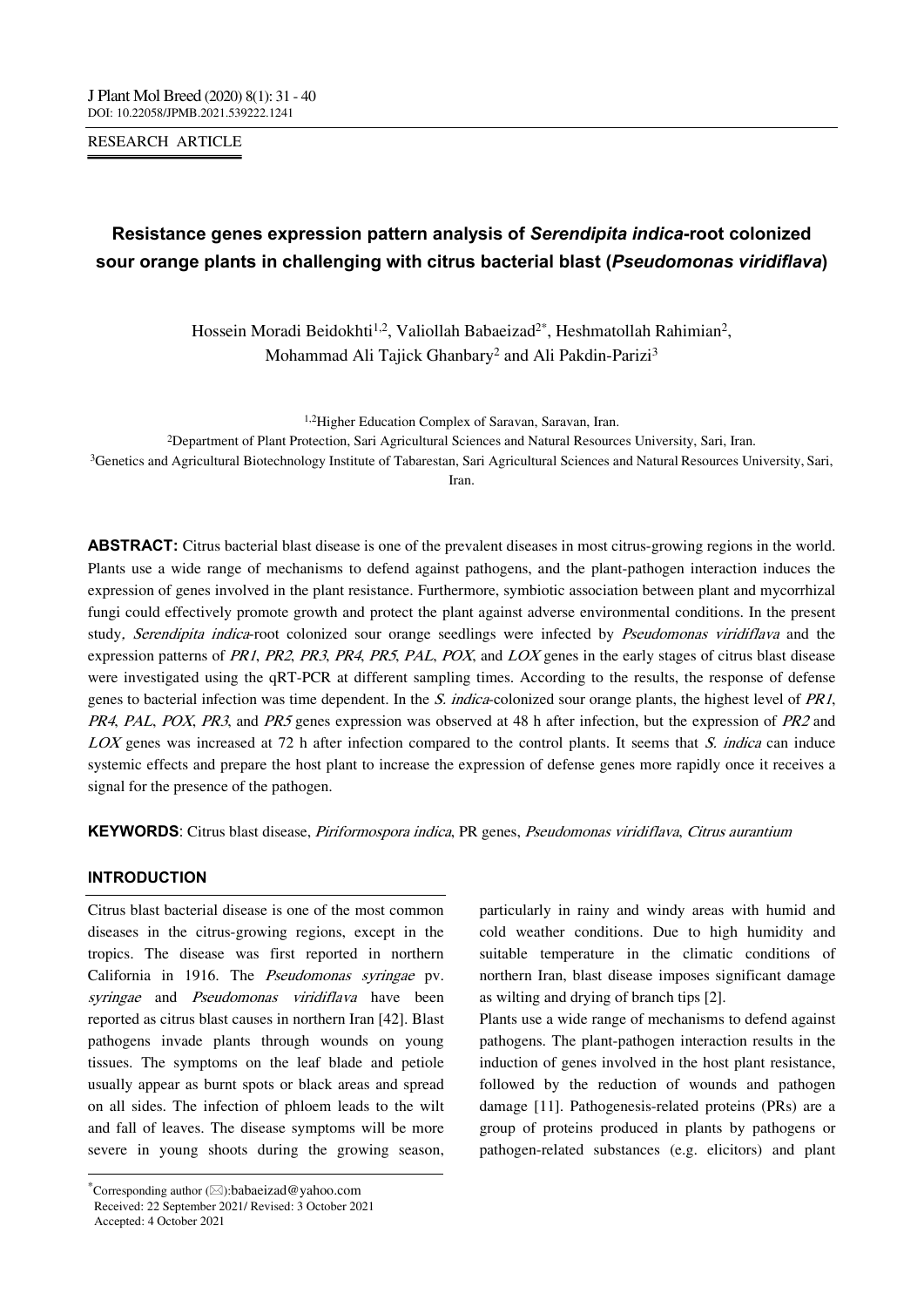hormones such as salicylic acid (SA), jasmonic acid (JA), and ethylene [49].

Pathogens cause metabolic changes such as the production of reactive oxygen species (ROS), induction of systemic acquired resistance (SAR), and induced systemic resistance (ISR). The activity and presence of SAR-related proteins are directly related to the level of resistance in the plant. Pathogenicity-related proteins, such as chitinase and glucanase with antibacterial and antifungal roles, are associated with SAR [37].

Serendipita indica (synonym Piriformospora indica) is an endophytic fungus that was first isolated from the rhizosphere of xerophyte plants, Prosopis juliflora and Zizyphus nummularia, from the Thar Desert of Rajasthan, India [41]. The importance of S. indica symbiosis with different plants in stimulating their growth and yield, as well as increasing plant tolerance to biotic and abiotic stresses has been reported [4,26,33,34]. Furthermore, this fungus can stimulate systemic resistance against plant pathogens. The higher levels of defense genes expression in S. indica-colonized rice plants after infection by Magnaporthe oryzae in comparison with control plants has been observed [29].

PR1 is the most important PR protein in resistance to various pathogens [39,49] with antimicrobial properties [35,40]. PR2 and PR3 proteins display β-1,3-glucanase and chitinase activities, respectively [18,51]. Although chitinases often possess the antifungal activity and play a major role in the interactions between pathogenic fungi and plants, a lysozyme role has also been reported for chitinases, thereby breaking down the bacterial cell wall [13]. An increase in the expression of the chitinase gene and some PR genes in the pepper plants led to increased resistance to Xanthamonas campestris pv. vesicatoria [23]. Simultaneous expression of two or more PR genes with a synergistic effect improved resistance and thus better disease control in tobacco [56]. Proteins belonging to the PR5 family (known as Thaumatin-like (TL) proteins) are isolated from Arabidopsis, rice, wheat, and many other plants [28,53]. Accumulation of these proteins in plants has been observed in response to stressful conditions such as salinity, wounds, or pathogen invasion. These proteins alter the permeability of the pathogen's cell membrane [25].

Phenylalanine ammonia lyase (PAL) has been identified as one of the first plant defense genes stimulated by environmental stresses and pathogens [5,23,36]. Numerous studies have shown that an increase in the PAL gene expression is involved in pathogen resistance by an effect on increasing SA, activation of the NPR1 gene, and subsequent expression of PR genes, as well as rapid induction of apoptosis [8,12].

Lipoxygenases (LOXs) are a family of enzymes involved in the synthesis of oxygenated fatty acids that play a critical role in plant defense against microbial and insect infections [21].

On the other hand, peroxidase (POX) catalyzes the lignin production process and thereby strengthens the plant cell wall and resistance against many pathogens [9,18,48]. POX has a direct effect on plant resistance and plays an important role in the host defense response through the production of hydrogen peroxide free radicals.

In the present study, to get more understanding of the effect of S. indica colonization on the defense mechanisms of sour orange plants against citrus bacterial blast causing by P. viridiflava, the expression pattern of pathogensis-related (PR1, PR2, PR3, PR4, and PR5), POX, PAL, and LOX genes has been investigated.

## **MATERIALS AND METHODS**

#### **Plant material and the pathogen**

Sour orange (*Citrus aurantium*) was used as the host of blast-causing bacteria and the fungal plant symbiont. The outer shell of sour orange seeds was separated and they were disinfected in 70% ethanol and 1% NaClO for 1 and 10 min, respectively. Then, seeds were thoroughly washed with sterile distilled water and cultured in a slightly modified MS medium [30]. The seed containers were stored in a dark place for 4 days and then incubated at 25 °C, 16 h light and 8 h dark for 1 month.

The pathogenic bacterium, Pseudomonas viridiflava, was isolated from infected citrus fruits with blast symptoms in Mazandaran province and identified with conventional diagnostic bacteriological tests [42].

#### **Preparation and propagation of mycorrhizal fungus**

The isolate of S. indica (donated by Professor Kogel, President of the Institute of Pathology and Applied Zoology, University of Giessen, Germany) was cultured in CM medium [50] and incubated at 27 °C for 27 days for sporulation.

#### **Plant inoculation and growth condition**

One-month-old sour orange seedlings were immersed in a  $5 \times 10^5$  spore ml<sup>-1</sup> *S. indica* spore suspension for 4 h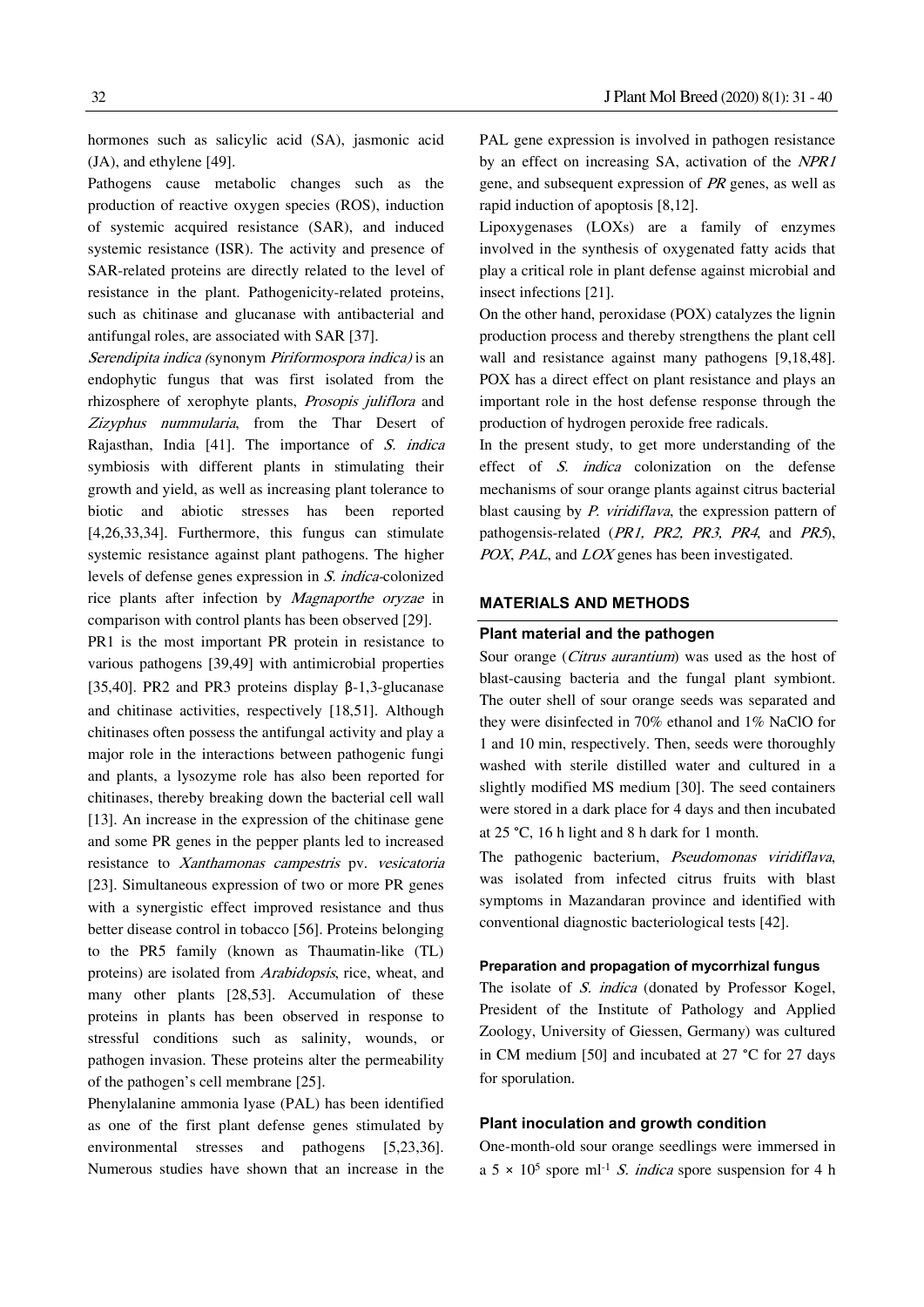and then kept in a vessel containing wet filter paper for 12 h. Sterile distilled water was used for the control plants. The seedlings were then planted in pots containing sterile light-textured soil (soil: perlite: leaf soil, 1:1:2) and incubated at 26-28 °C.

Four weeks after the inoculation of plants with S. indica, the roots of some plants were removed and washed with distilled water, cut into pieces of a few mm, and stained [52]. The root pieces were placed on a slide and the presence of the fungus and its chlamydospores in the root cortex tissue was examined using a microscope. For molecular analysis, the surface of treated and control roots was disinfected with 70% ethanol, washed with sterile distilled water, and DNA was extracted [31]. The presence of S. indica EF-1 $\alpha$  (tef gene) was evaluated by PCR using specific primers (Table 1) [10].

## *P. viridiflava infection* **and sampling**

Four weeks after planting a  $10^7$  cfu ml<sup>-1</sup> suspension of *P*. viridiflava was injected into the leaf of control and rootcolonized plants. Control plants were injected by sterile distilled water. At three sampling times, 24, 48, and 72 h after infection, 3-4 upper leaves of plants were flash frozen in liquid N2 and then stored at −80°C for further experiments.

#### **Gene expression analysis**

Total RNA was isolated using RNX-plus kit (Cat. No. RN7713C, Sinaclon, Iran). After treatment with DNaseI

**Table 1.** Names of genes and their primer sequences.

| Gene            | Primer sequence $(5' \rightarrow 3')$ | Ref.     |
|-----------------|---------------------------------------|----------|
| PR <sub>1</sub> | ccctaagcttacaaacacacatctccgaaa        | [47]     |
|                 | gcatgaattcttgaaatgagcagcagcaaa        |          |
| PR <sub>2</sub> | gacgtcgtcgtatctcatgg                  | AJ000081 |
|                 | gagttgggcgtcaaaaagg                   |          |
| PR3             | acagaattgtggaagcgg                    | AF090336 |
|                 | agcaagtcttcaaacatctcc                 |          |
| PR <sub>4</sub> | aatgatgaacgatgccctgcca                | $[54]$   |
|                 | ccacttgatgctgtctccaa                  |          |
| PR <sub>5</sub> | taggaccaattctgtctctcac                | $[54]$   |
|                 | atatctcatttggcttccct                  |          |
| <b>POX</b>      | gatcttcgtgctcgtgttca                  | $[54]$   |
|                 | tgcgaatgttttgctgtctc                  |          |
| PAL             | cacaaattgaagcaccatcc                  | AY681119 |
|                 | ttctcagggcataacgatcc                  |          |
| LOX             | gtcgttctggaacttgtcggcact              | [54]     |
|                 | ctgtgattgcaccaggcgtccc                |          |
| UBI             | gatcccaccagaccagcaa                   | [20]     |
|                 | accaaatgaagggttgattcctt               |          |
| Tef             | acc gtc ttg ggg ttg tat cc            | [27]     |
|                 | tcg tcg ctg tca aca aga tg            |          |

(Cat. No: EN0525, Thermo Fisher), synthesis of 1st strand cDNA was carried out using RevertAid First Strand cDNA Synthesis Kit according to the manufacturer's instructions (cat. No. RT5201, Thermo Fisher). All the reactions were done on a StepOnePlus Real-Time PCR System (Applied Biosystems). Diluted cDNA samples were used as template and mixed with 200 nM of each primer pairs and Maxima SYBR Green/ROX qPCR Master Mix (2x) (Cat. No. K0221, Thermo Fisher). The qRT-PCR reactions condition was as 95 °C for 10 min; 95 °C for 15 s and 60 °C for 1 min repeated for 40 cycles. The ubiquitin gene was used as endogenous control to normalize the samples and the relative gene expression was computed by  $2^{-(\Delta\Delta Ct)}$ method [27]. The list of genes and primer sequences are shown in Table 1.

#### **RESULTS**

# **Establishment of fungal symbiosis with sour orange roots**

Round to pear-shaped and chained fungal chlamydospores were observed in the stained root cortex tissues of inoculated plants. Fungal hyphae were also visible on the root surface, while chlamydospores and hyphae were not seen in the control plant roots (Fig. 1.) In the molecular examination with specific tef gene primers, a S. indica-related band with 160 bp was seen in inoculated plants, but no band was observed in the controls.

#### **Gene expression analysis**

The highest PR1 gene expression in the S. indicacolonized plants was observed 48 h after infection with P. viridiflava which was 33.12 times higher than control plants. In the non-colonized plants infected with



Figure 1. Presence of S. indica chlamydospores in the root cortex tissue of sour orange.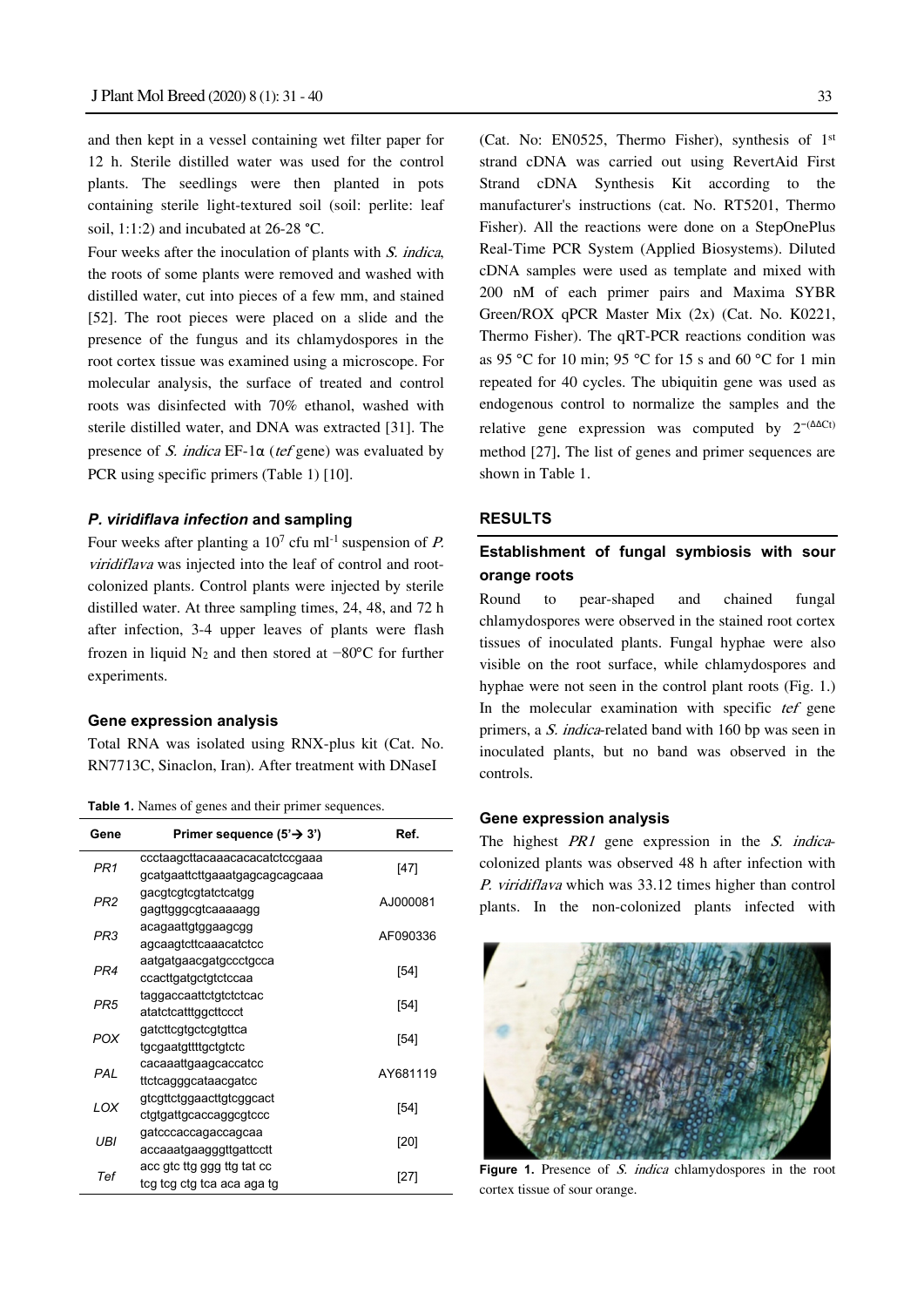P. viridiflava, the expression was as 7.49, 4.43 and 1.03 at 24, 48 and 72 h after infection in comparison with non-infected control plants, respectively (Fig. 2a).

The expression level of PR2 gene in S. indica-colonized sour orange plants peaked at 72 h after infection, which was 6.72 times than control, its changes at 24 and 48 h were 3.71 and 1.46, respectively. In the non-colonized plants infected with P. viridiflava, the maximum expression of this gene was observed 24 h after infection, which was 2.72 more than control and then gradually decreased (Fig. 2b).



**Figure 2.** The relative gene expression of a) PR1, b) PR2, c) PR3, d) PR4, e) PR5, f) PAL, g) POX and h) Lox genes at 24, 48 and 72 h after P. viridiflava infection in S. indica-colonized (P. indica) and non-colonized (Control) sour orange plants.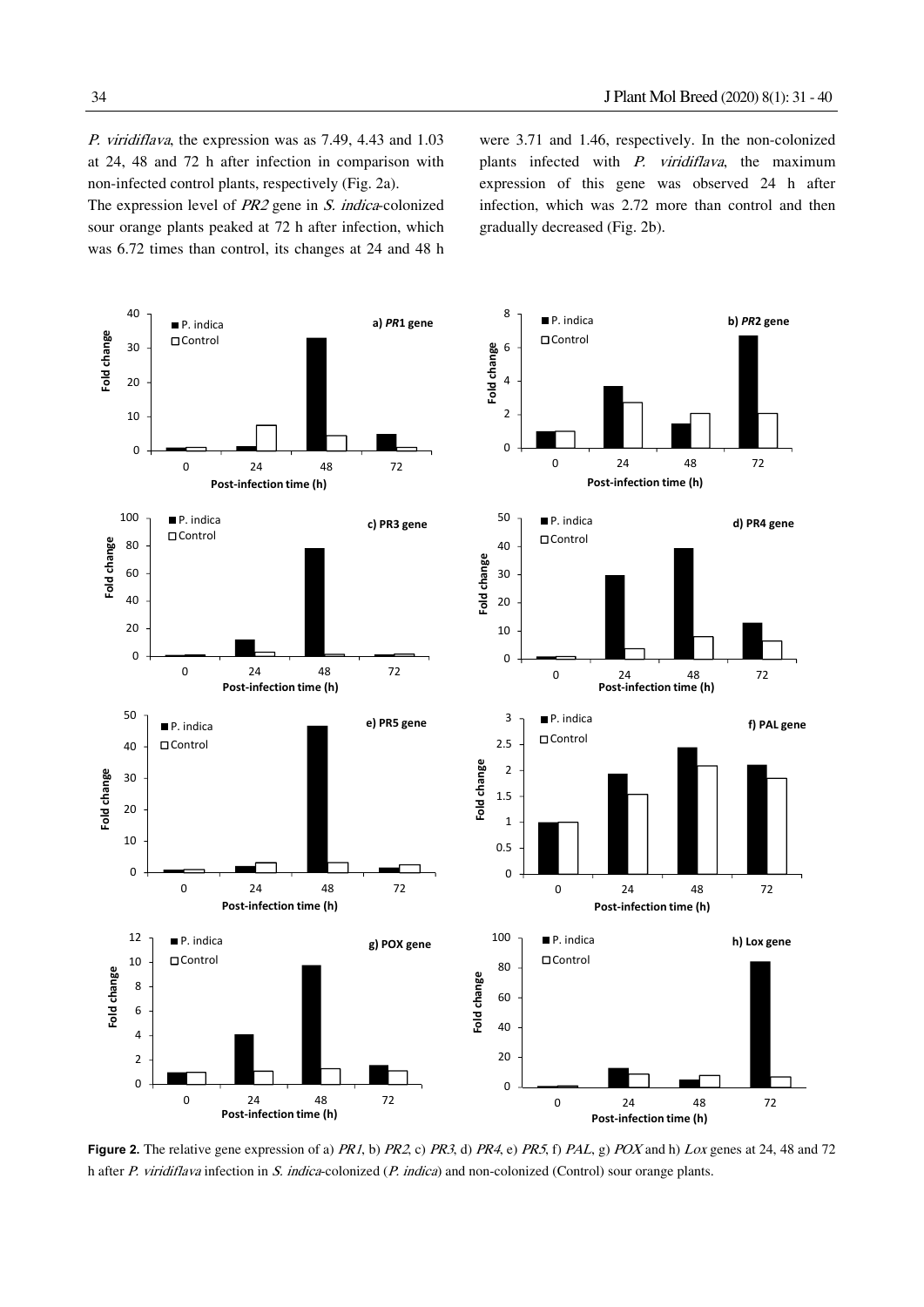The trend of PR3 gene expression in plants treated with the S. indica was initially 12.25, and then reached the highest level (78.52) at 48 h, after which it showed a downward trend (1.37). The expression level was also variable in the sour orange plants infected with blastcausing bacteria and the highest expression level was 3 times at 24 h, which then reached 1.38 and 1.55 in the 48 and 72 hours, respectively (Fig 2c).

The peak of PR4 gene expression in plants treated with the endomycorrhizal fungus was measured at 48 h being 39.39 times higher than control. The gene expression level increased to 29.85 at 24 h, but it reached 12.99 at 72 h. Bacterial-treated control plants also reached 3.73 at 24 h, showed the highest expression (8) at 48 h after infection, and reached 6.49 at 72 h (Fig 2d).

In the sour orange plant, the expression level of PR5 gene peaked in the S. indica-treated plants at 48 h after infection, which was 46.68 times than control. This expression level was 2.17 times higher at 24 h, and it dropped to 1.63 at 72 h. In the control plant, PR5 gene expression reached 3.23 at 48 h after infection, while it showed an upward trend (3.22) at 24 h, and then reached 2.54 at 72 h (Fig 2e).

The PAL gene expression in sour orange plants in symbiosis with S. indica reached1.94 at 24 h and peaked after 48 h after infection, being 2.45 times than control, which decreased to 2.11 at 72 h. In P. viridiflava-treated control plants, the expression of this gene peaked at 48 h, which was 2.09 times than control, and values of 1.54 and 1.85 times were recorded at 24 and 72 h, respectively (Fig 2f).

The *POX* gene expression level in the *S. indica*-treated plant reached a peak at 48 h after infection, with a 9.78 fold increase compared to the control plants. This increase occurred after a 4.12-fold increase at 24 h and decreased to 1.6 at 72 h after infection. This gene was also induced in plants infected with P. viridiflava, and the highest expression was observed at 48 h after infection with values of 1.1 and 1.12 at 24 and 48 h, respectively (Fig 2g).

According to the results, the highest expression of the LOX gene reached 84.44 at 72 h, which belonged to the root endomycorrhizal fungus treatment. In this treatment, the expression level of LOX gene was initially 12.99 and then declined to 5.27 at 48 h. Expression levels of 8.87, 8, and 6.96 were measured in sour orange plants treated with the citrus blast causing bacteria at 24, 48, and 72, respectively (Fig 2h).

## **DISCUSSION**

PR1s are a large family of cysteine-rich proteins found in various plant tissues such as cell walls, vascular bundles, and vacuoles [19]. PR1 proteins are used as an indicator for SAR [39] and their direct effect prevents the growth and spread of pathogens in the host plant. In this study, the symbiosis of sour orange plants with  $S$ . indica was first confirmed and then they were inoculated with P. viridiflava. Our results revealed that the expression of this gene peaked in the resistant plant by fungal treatment at 48 h after infection, and this increased expression level prevents further spread of the pathogen and thus leads to resistance in the cultivar. A study on the expression pattern of the *PR1* gene in wheat resistance in response to surface blight infection showed that this gene played the greatest role in the pathogenplant interaction [3].

PR2 proteins (β-glucanases) show β-1,3-glucanase (glucan endo-1, 3- β-glucosidase) activity, which breaks down the 1, 3- β-D-glucosidase units in β-1, 3-glucans. This compound is present in plant tissues and is involved in callus formation, the hairy growths of stems and leaves, root hairs, pollen grains, ovule, and wound parenchymal cells [51]. Their molecular weight is about 33 to 36 kDa [49]. The major role that β-glucanases play in the bacterial-plant interaction is the disintegration of the pathogen cell wall, which in turn leads to the death of the pathogen. The dissipation of cell walls fragments resulting from the bacterium disintegration acts as an elicitor and activates the plant defense system [51]. Research has proven the synergistic activity of proteins in this group with the PR3 group [45]. Additional research has shown that this protein is in some cases involved in the release of plant elicitor molecules, such as phenolic compounds, phytoalexins, and other PRs, and the increase in resistance does not result from the direct function of this protein [51]. β1,3-glucan is the substrate of the enzyme glucanase, which is found in plant tissues and is involved in the callus formation, hairy growths of stems and leaves, root hairs, and wound parenchymal cells. This enzyme directly causes the death of the pathogen [6], and the fragments of cell wall destruction as an eliminator will indirectly induce resistance [51]. Glucanase proteins have antifungal and antibacterial activities and are associated with SAR [44]. The increased expression of glucanase genes produced highly resistant plants to pathogens [7,38].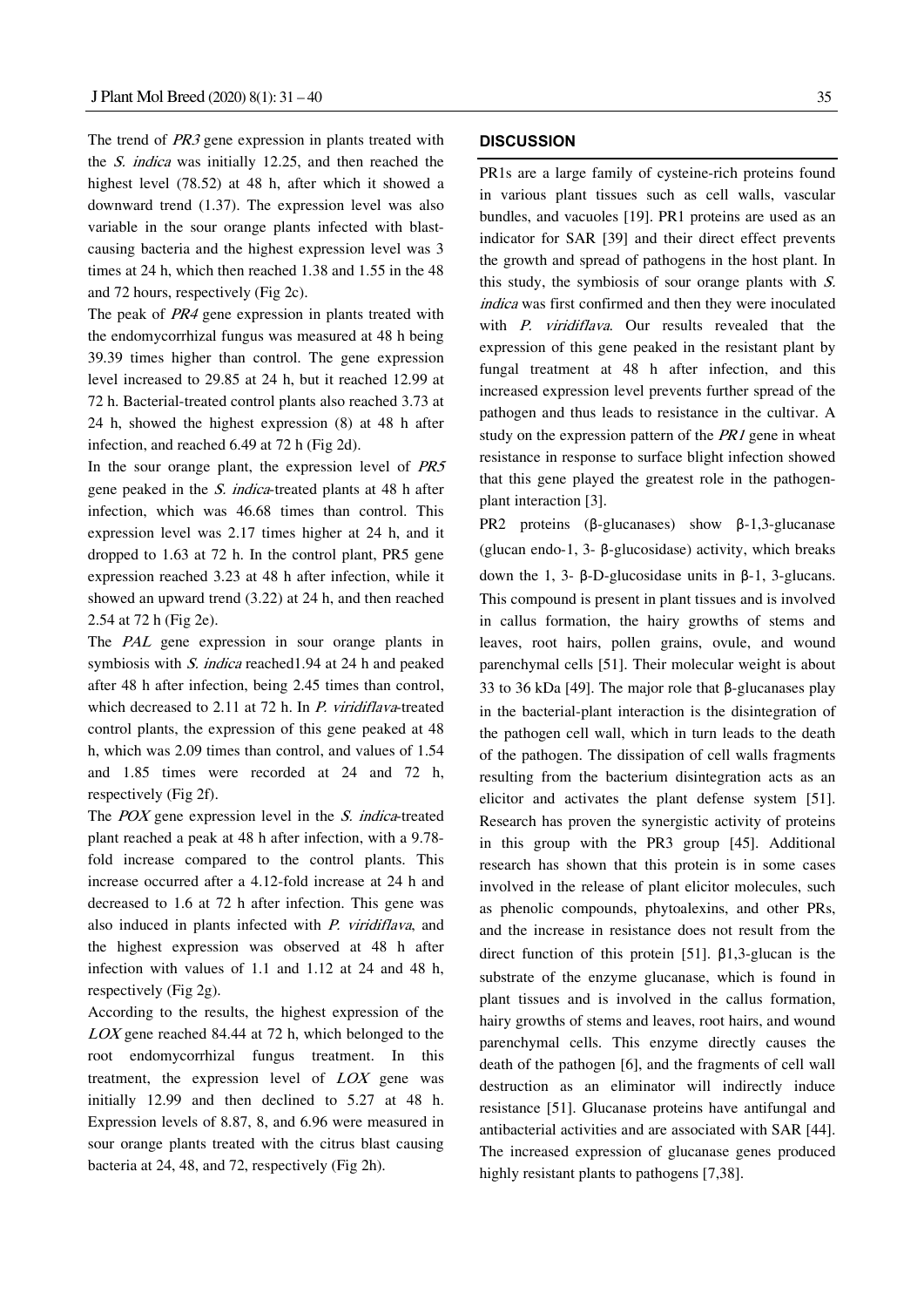In the present study, the PR2 gene expression level decreased initially and then increased in sour orange plants. The peaked expression level of this gene at 72 h seems to indicate the importance of the PR2 gene expression in the early hours after inoculation and its efficacy in resistance. High expression levels of this gene against bacterial and fungal pathogens were also reported in previous studies [43]. Heidarinejad et al. (2015) investigated the role of PR2 and PAL genes in rice plant resistance to the bacterium Acidovorax avenae. subsp. avenae and found that these two genes significantly affected the resistance of rice plants to the bacterium causing brown strip disease [17].

PR3 protein is of special importance among PR proteins. This protein is a linear homopolymer of N-acetylglucosamine units linked by β-1,4 bonds [22]. In the present study, the PR3 gene expression level initially increased with a peak at 48 h and then showed a decrease. Khaksari et al. (2017) examined the PR3 gene expression pattern in citrus resistance against blastcausing bacteria on Okitsu, sour orange, and a limequat hybrid and found an increase in citrus resistance after the gene application [24].

The first PR4 protein was reported from the potato plant, which was named win1 and win2 (wound-inducible proteins), and then reports emerged from several hosts such as tomatoes, tobacco, wheat, barley, corn, peppers, cabbage, and Arabidopsis [14]. These proteins were then classified as endokitinase [32]. Our results indicated that the symbiotic fungus affected the PR4 gene expression level, which increased in the plant within 24 h after infection and then peaked at 48 h, leading to the plant resistance to the pathogen. The expression of this gene increased in the rice plant in symbiosis with fungi against the causative agent of Bakanae disease of rice Fusarium proliferatum [15].

The PR5 protein alters the permeability of the structural components of the bacterial cell wall and ultimately causes the death of the bacterial cell [51]. The present results showed an increase in the PR5 gene expression at 48 h after infection in the plant resistant by the fungal treatment. In a study on barley, the expression of this gene was measured 24 h after powdery mildew infection [55]. An increase in the expression of this gene was reported in rice in symbiosis with fungi against F. proliferatum [15].

Phenylalanine ammonia lase (PAL) catalyzes the deamination process and conversion of L-phenylalanine into trans-cinnamic acid. This conversion is the first step in the phenylpropanoid pathway, which provides precursors to phenolics, lignin, and phytoalexins [51]. An increase in the amount of the PAL mRNA has been shown to underlie an increase in its activity. Inactivity of the PAL gene, which is required for the synthesis of salicylic acid (SA), leads to a decrease in SAR. PAL is involved in the SA biosynthesis pathway and other defense-related compounds and is a key signaling compound for activating defense-dependent genes, catalysts, receptor-like proteins, and transcription factors. Therefore, PAL plays an important role in plant resistance to disease [46]. In the present study, the PAL gene expression level peaked in fungus-treated sour orange plants at 48 h after infection. Similarly, the expression of this gene increased in wheat in symbiosis with fungus against the powdery mildew pathogen Blumeria graminis f. sp. tritici [3].

Peroxidase (POX) directly affects plant resistance and plays an important role in the host defense response through the production of hydrogen peroxide free radicals. On the other hand, it lignifies the cell wall, creates cross-links with cell wall proteins, and makes the plant resistant to the pathogen [9]. Our data indicated that the POX gene expression level increased in symbiotic sour orange plants at 48 h after blast infection. An increase in the expression of this gene was reported in tomatoes in symbiosis with fungi against salinity stress [1].

These enzymes are involved in the synthesis of oxygenated fatty acids and include jasmonic acid and aldehydes, which play a critical role in plant defense against microbial and insect infections [21]. According to our results, the expression of this gene increased in the symbiotic sour orange plant at 72 h after infection. Mousavi et al. (2014) obtained a similar result on the increased expression of this gene in symbiotic rice against the blast agent Magnaporthe oryzae [29]. The present results revealed the peak expression levels of PR1, PR4, PAL, POX, PR3, and PR5 genes in sour orange plants in symbiosis with S. indica at 48 h after infection. This early and rapid increase prevents further spread of the pathogen and thus leads to plant resistance. However, the expression levels of PR2 and LOX genes peaked in the plant at 72 h after infection.

The results of this study demonstrate that the symbiotic fungus can induce systemic effects to prepare the host plant to rapidly increase defense genes once it receives a signal for the presence of the pathogen. In another study,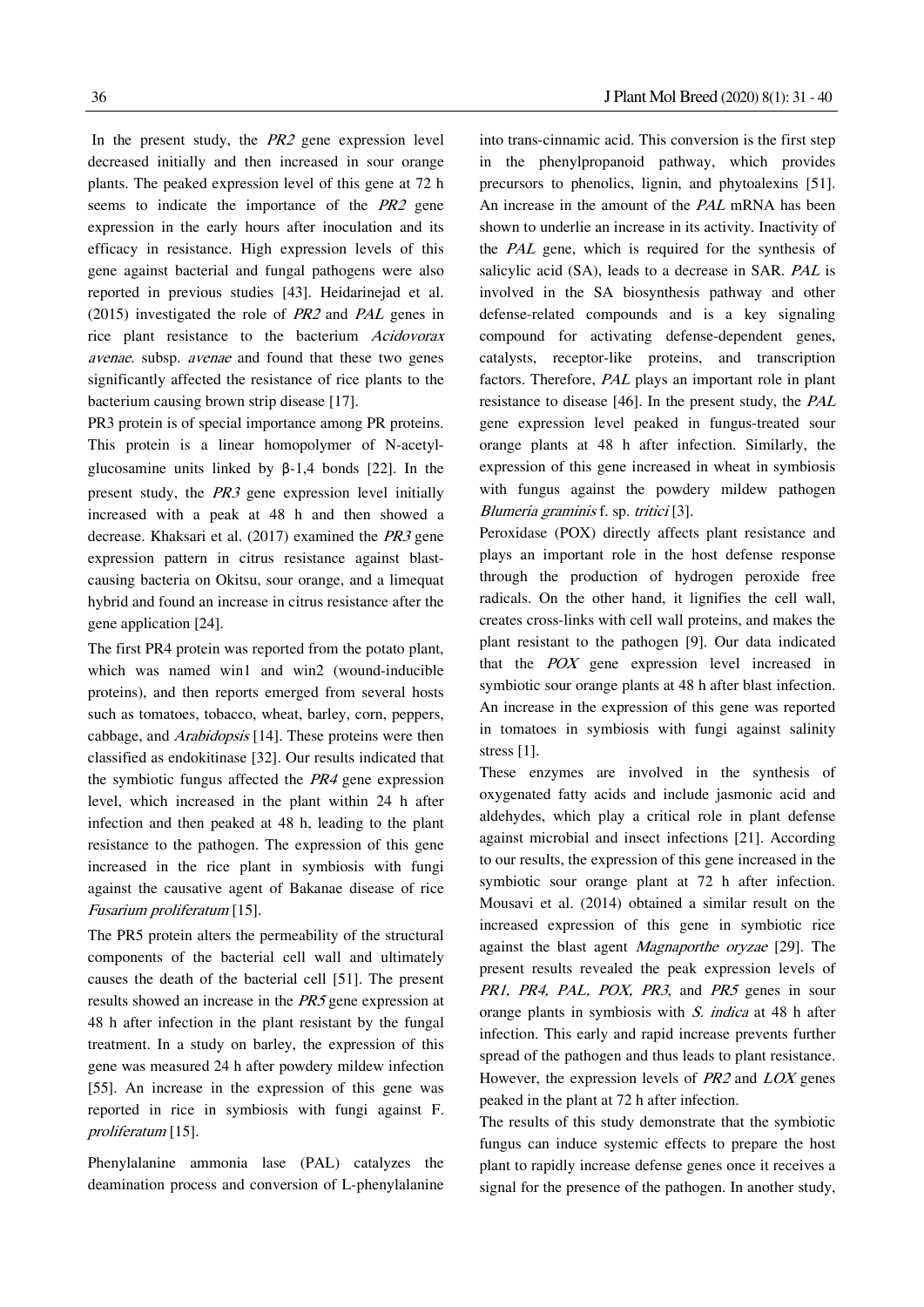barley plants in symbiosis with this fungus showed systemic resistance against barley root rot disease compared to control plants, while resistance was associated with an increase in the expression of genes involved in resistance [10]. The symbiosis of this fungus with barley was also reported to induce resistance to root rot disease caused by Fusarium culmorum, which was associated with increased levels of antioxidant enzymes in the plant [16].

# **REFERENCES**

- [1] Abdelaziz, M., Abdelsattar, M., Abdeldaym, E., Atia, M., Mahmoud, A., Saad, M., Hirt, H. 2019. Piriformospora indica alters Na+/K+ homeostasis, antioxidant enzymes and LeNHX1 expression of greenhouse tomato grown under salt stress. Sci. Hortic., 256, 108532.
- [2] Adabi, M., Khodaiegan, P., Beiki, F., Saberi, R. 2015. Evaluation of the possibility of controlling citrus blast disease using angelica seed extract and rorest yeasts, biological control of pests and plant diseases 4 (2): 109-119.
- [3] Ahangar, L., Babaiezade, V., Ranjbar, Gh., Najafi, H., Biabani, A. 2016, Expression profile of defenserelated genes in susceptible and resistant wheat cultivars in response to powdery mildew infection, New Genetics, No1.
- [4] Ansari, M.W., Trivedi, D.K., Sahoo, R.K., Gill, S.S. and Tuteja, N. 2013. A critical review on fungi mediated plant responses with special emphasis to Piriformospora indica on improved production and protection of crops. Plant Physiol. Biochem., 70: 403-410.
- [5] Bagal UR, Leebens-Mack JH, Walter Lorenz W, Dean JFD. 2012. The phenylalanine ammonia lyase (PAL) gene family shows a gymnosperm-specific lineage. Bio Med Central Genomi 13: S3- S1.
- [6] Bowles DJ.1990. Defense-related proteins in higher plants. Annu Rev Biochem.;59:873-907.
- [7] Brogue K, Chet I, Holliday M, Cressman R, Biddle P, Knowlton S, Mauvais CJ, Broglie R. 1991. transgenic plants with enhanced resistance to the fungal pathogen Rhizoctonia solani. Science 254:1194-1197.
- [8] Chen Z, Zheng Z, Huang J, Lai Z, Fan B. 2009. Biosynthesis of salicylic acid in plants. Plant Signaling and Behavior 4:493-496.
- [9] Chittoor JM, Leach JE and White FF. 1999. Induction of peroxidase during defense against pathogens. In: Datta SK and Muthukrishnan S (eds) Pathogenesis-Related Proteins in Plants. CRC Press, Boca Raton, pp 171-193.
- [10] Deshmukh, S. D. and Kogel, K. H. 2007. Piriformospora indica protects barley from root rot caused by Fusarium graminearum. Journal of Plant Disease Protection 114: 263-268.
- [11] Dixon RA, Harrison MJ, Lamb CJ. 1994. Early events in the activation of plant defenses. Annual Review of Phytopatholgy, 32:479-510.
- [12] Fitzgerald HA, Chern MS, Navarre R, Ronald PC. 2004. Overexpression of (At) NPR1 in rice leads to a BTH-and environment-induced lesion-mimic/cell death phenotype. Molecular Plant-Microbe Interactions 17:140-151.
- [13] Fritig B, Heitz T, Legrand M. 1998. Antimicrobial proteins in induced plant defense. Current Opinion in Immunology 10:16-22.
- [14] Guevara-Morato, M., de Lacoba, M. G., Garcia-Luque, I., and Serra, M. T. 2010. Characterization of a pathogenesis-related protein 4 (PR-4) induced in Capsicum chinense L-3 plants with dual RNase and DNase activities. J. Exp. Bot. 61, 3259–3271.
- [15] Hajipour, A., Sohani, M., Babaeizad, V., & Hasani-Kumleh, H. 2015. The symbiotic effect of Piriformospora indica on induced resistance against bakanae disease in rice (Oryza sativa L.). Journal of Plant Molecular Breeding 3(2): 11-19.
- [16] Harrach, D. B., Helmut, B., Balázs, B., József, F. and Kogel, K. H. 2013. The mutualistic fungus Piriformospora indica protects barley roots from a loss of antioxidant capacity caused by the necrotrophic pathogen Fusarium culmorum. Molecular-Plant Microbe Interactions 26 (5): 599- 605.
- [17] Heidarinezhad, A., Babaiezad, V., Rahimian, H. 2016. Study of the role of PR2 and PAL genes in resistance of rice plant to Acidovorax avenae subsp. avenae bacterium, Journal of Agricultural Biotechnology, No. 4.
- [18] Hernández I, Portieles R, Chacón O and Borrás-Hidalgo O. 2005. Proteins and peptides for the control of phytopathogenic fungi. Biotecnologia Aplicada 22: 256- 260.
- [19] Hoegen E, Strömberg A, Pihlgren U, Kombrink E. 2002. Primary structure and tissuespecific expression of the pathogenesis-related protein PR-1b in potato. Molecular Plant pathology 3: 329-345.
- [20] Iorio, R. A., Del Duca, S., Calamelli, E., Pula, C., Lodolini, M., Scamardella, F and Ricci, G. 2013. Citrus allergy from pollen to clinical symptoms. PLoS One, 8(1), e53680.
- [21] Jones JD, Dangl JL. 2006. The plant immune system. Nature. 444: 323–329.
- [22] Jwa N S, Agrawal GK, Tamogami S, Yonekura M, Han O, Iwahashi H and Rakwal R. 2006. Role of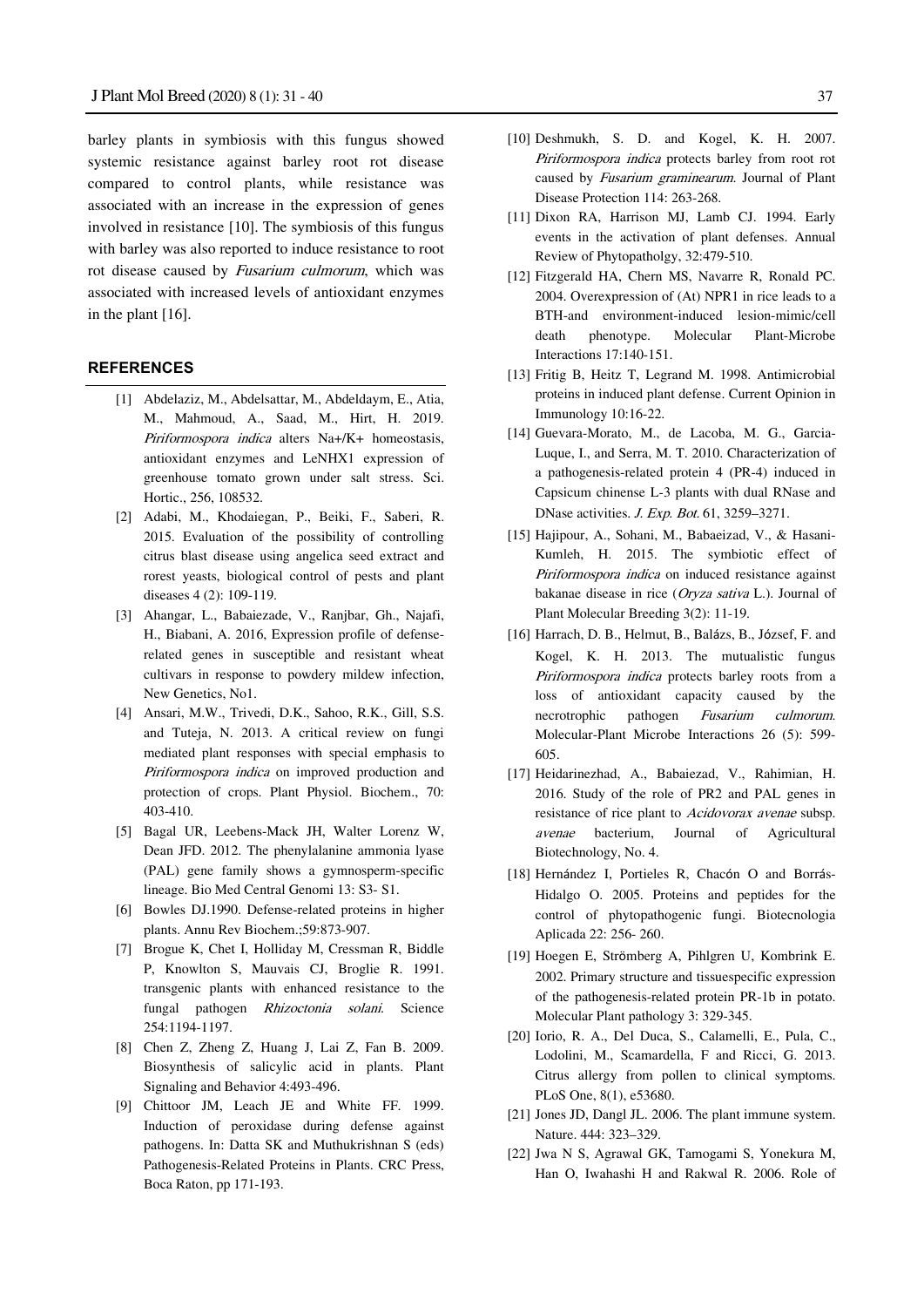defense/stressrelated marker genes, proteins and secondary metabolites in defining rice self-defense mechanisms. Plant Physiology and Biochemistry 44:261-273.

- [23] Kang TS, and Wang L. 2010. Converting an injectable protein therapeutic into an oral form: phenylalanine amm onia lyase for phenylketonuria. Molecular and Genetic Metabolism, 99:4-9.
- [24] Khaksari, M., Babaiezad, V., Rahimian, H., Beigi, F. 2018. Expression profile of some resistance genes in three citrus genotypes in challenging with Pseudomonas syringae pv. syringae the causal agent of blast disease, New genetics, No3.
- [25] Kitajima S, Sato F. 1999. Plant pathogenesis-related proteins: Molecular mechanisms of gene expression and protein function. Journal of Biochemistry 125: 1- 8.
- [26] Kumari, R., H. Kishan, Y. K. Bhoon & A. Varma, 2003. Colonization of cruciferous plants by Piriformospopra indica. Current Science, 85: 1672- 1674.
- [27] Livak, K. J., and Schmittgen, T. D. 2001. Analysis of relative gene expression data using real-time quantitative PCR and the 2<sup>−</sup>ΔΔCT method. methods, 25(4): 402-408.
- [28] Moralejo FJ, Cardoza RE, Gutierrez S, Martin JF. 1999. Thaumatin production in Aspergillus awamori by use of expression cassettes with strong fungal promoters and high gene dosage. Applied and Environmental Microbiology 65: 1168–1174.
- [29] Mousavi, H., Babaeizad, V., Sharif Nabi, B., Tajik Ghanbari, M., Masah, A., and Alavi, M. 2014. Induction of blast disease resistance in rice plants by endophyte fungus Piriformospora indica, 50(3): 267- 255.
- [30] Murashige, T., & Skoog, F. 1962. A revised medium for rapid growth and bio assays with tobacco tissue cultures. Physiologia plantarum, 15(3), 473-497.
- [31] Murry, M. and Thompson, W. F. 1984. Rapid isolation of high molecular weight plant DNA. Nucleic Acid Research, 8: 4321-4325.
- [32] Neuhaus JM, Fritig B, Linhorst HJM, Meins F, Jr, Mikkelsen JD, Ryals J. 1996. A revised nomenclature for chitinase genes. Plant Molecular Biology Reporter. 14:102–104.
- [33] Rai, M. and A. Varma, 2005. Arbuscular m ycorrhiza-like biotechnological potential of Pirifor mospora indica, which promotes the growth of Adhatoda vasica. Electronic Journal of Biotechnology, 8: 107-111.
- [34] Rai, M., D. Achaya, A. Singh & A. Varma, 2001. Positive g rowth respo nses of the medicinal plants Spilanthes calva and Withania somnifera to

inoculation by Piriformospora indica in a field trial. 2001. Mycorrhiza, 11: 123-128.

- [35] Rauscher M, Adam AL, Wirtz S, Guggenheim R, Mendgen K, Deising HB. 1999. PR-1 protein inhibits the differentiation of rust infection hyphae in leaves of acquired resistant broad bean. Plant Journal 19: 625-633.
- [36] Ritter H, Schulz GE. 2004. Structural basis for the entrance into the phenylpropanoid metabolism catalyzed by Phenylalanine Ammonia-Lyase. Plant Cell 16:3426- 3436.
- [37] Ryals JA, Neuenschwander UH, Willits MG, Molina A, Steiner HY, Hunt MD. 1996. Systemic acquired resistance. Plant Cell 8:1809-1819.
- [38] Sareena S, Poovannan K, Kumar KK, Raja JAJ, Samiyappan R, Sudhakar D, Balasubramanian P. 2006. Biochemical responses in transgenic rice plants expressing a defense gene deployed against the sheath blight pathogen, Rhizoctonia solani Current Science 91:1529- 1532.
- [39] Schultheiss H, Dechert C, Kogel KH, Hückelhoven R. 2003. Functional analysis of barley RAC/ROP Gprotein family members in susceptibility to the powdery mildew fungus. Plant Journal 36: 589-601.
- [40] Sels J, Mathys M, De Coninck BMA, Cammue BPA. 2008. Plant pathogenesis-related (PR) proteins: A focus on PR peptides. Plant Physiology and Biochemistry 46: 941-950.
- [41] Sepehri, M., Saleh Rastin, N., Hosseini Salekdeh, Gh., and Khayyam Nekouei, M. 2009. The effect of Piriformospora endophytic fungus on growth and increase resistance of barley Hordeum vulgare L. to salinity stress, Journal of Rangeland Research, 3(3): 508-518.
- [42] Shams-Bakhsh, M. & Rahimian, H. 1997. Comparative study on agents of citrus blast and bacterial canker of stone fruits in Mazandaran. Iranian Journal of Plant Pathology. 33: 132-143. (In Persian with English summary).
- [43] Sharp JK, Valent B, Albersheim P. 1984. Purification and partial characterization of a βglucan fragment that elicits phytoalexin accumulation in soybean. The Journal of Biological Chemistry, 259: 11312-11320.
- [44] Sticher L, Mauch-Mani B, and Me´ traux JP. 1997. Systemic acquired resistance. Annual Review of Phytopathology, 35:235-270.
- [45] Stintzi A, Heitz T, Prasad V, Wiedemann-Merdinoglu S, Kauffmann S, Geoffroy P, Legrand M, Fritig B. 1993. Plant 'pathogenesis-related' proteins and their role in defense against pathogens. Biochimie, 75: 687-706
- [46] Stotz HU, Thomson JG, Wang Y. 2009. Plant defensins Defense, development and application. Plant Signaling & Behavior, 4: 1010-1012.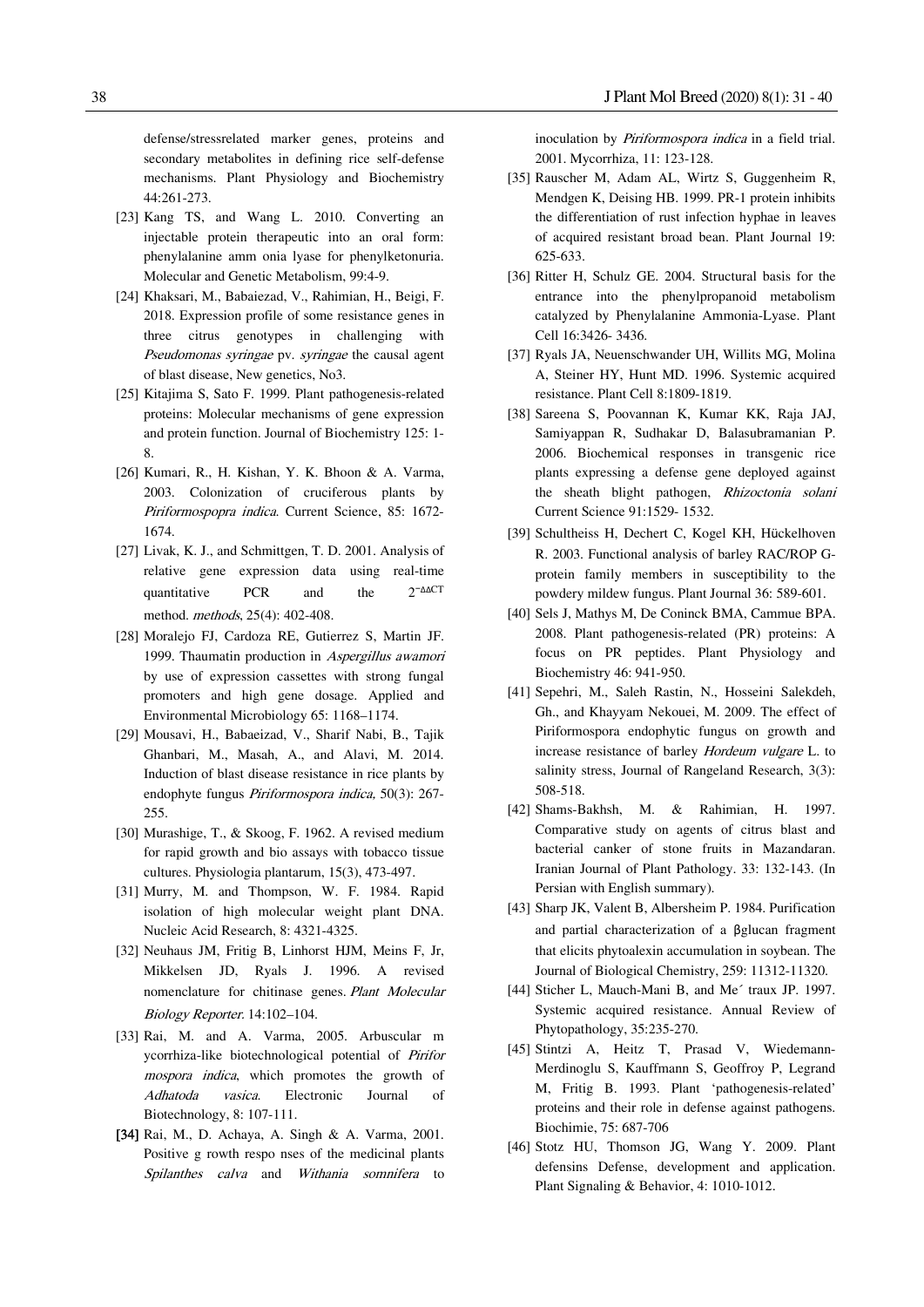- [47] Sudyoung, N., Tokuyama, S., Krajangsang, S., Pringsulaka, O., Yeesin, P., Koto, R., and Sarawaneeyaruk, S. 2020. Plant defense-related gene expression analysis of canker-infected lime seedling. In IOP Conference Series: Earth and Environmental Science, 432 (1): 012007.
- [48] Torres MA, Jones JD, Dangl JL. 2006. Reactive oxygen species signaling in response to pathogens. Plant Physiol. 141(2):373-8.
- [49] Van Loon L, Rep M. and Pieterse C. 2006. Significance of inducible defense-related proteins in infected plants. Annual Review of Phytopathology, 44:135-162
- [50] Varma, A., Verma, S., Sudha, Sahay, N., Btehorn, B., and Franken, P. 1999. Piriformospora indica, a cultivable plant-growth-promoting root endophyte. Appl. Environ. Microbiol., 65:2741-2744.
- [51] Vidhyasekaran P. 2002. Bacterial disease resistance in plants: molecular biology and biotechnological applications: Routledge. 322p.
- [52] Vierheilig H, Coughlan AP, Wyss U, Piché Y. 1998. Ink and vinegar, a simple staining technique for arbuscular-mycorrhizal fungi. Appl Environ Microbiol 64: 5004–5007.
- [53] Vigers AJ, Roberts WK, Selitrennikoff CP. 1991. A new family of plant antifungal proteins. Molecular Plant Microbe Interactions, 4: 315-323.
- [54] Waewthongrak, W., Leelasuphakul, W., and McCollum, G. 2014. Cyclic lipopeptides from Bacillus subtilis ABS–S14 elicit defense-related gene expression in citrus fruit. PloS one, 9(10), e109386.
- [55] Waller, F., Achatz, B., Baltruschat, H., Fodor, J., Becker, K., Fischer, M., Heier, T., Huckelhoven, R., Neumann, C., von Wettstein, D., Franken, P., and Kogel, K. H. 2005. The endophytic fungus Piriformospora indica reprograms barley to saltstress tolerance, disease resistance, and higher yield. Proc. Natl. Acad. Sci. U.S.A. 102:13386-13391
- [56] Zhu Q, Maher EA, Masoud S, Dixon RA, Lamb CJ. 1994. Enhanced protection against fungal attack by constitutive coexpression of chitinase and glucanase genes in transgenic tobacco. Nature Biotechnology, 12: 807-812.